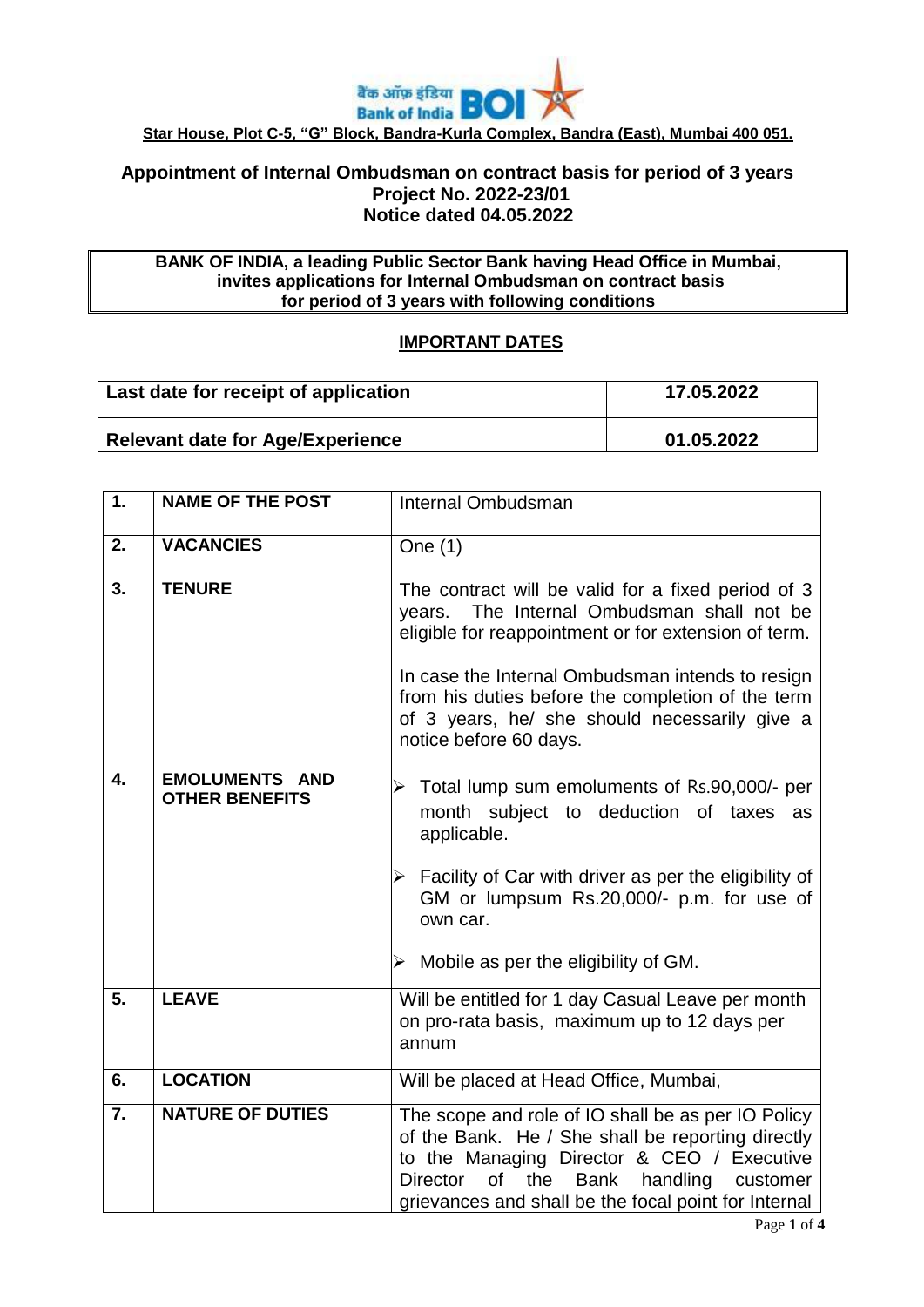| 8. | <b>ELIGIBILITY CRITERIA</b> | Grievance Redressal System in terms of<br>Damodaran Committee recommendations so that<br>a minimum number of complaints are escalated to<br>Banking Ombudsman. He / She will help in<br>strengthening the customer confidence in the<br>internal Redressal mechanism.                                                                                                                                                                                                           |
|----|-----------------------------|---------------------------------------------------------------------------------------------------------------------------------------------------------------------------------------------------------------------------------------------------------------------------------------------------------------------------------------------------------------------------------------------------------------------------------------------------------------------------------|
|    | a) Age                      | Maximum 70 years as on 01.05.2022                                                                                                                                                                                                                                                                                                                                                                                                                                               |
|    | b) Experience               | The applicant should either be a retired or serving<br>officer, not below the rank of General Manager or<br>equivalent of another bank / Financial Sector<br>Regulatory Body**, other than BOI, having<br>necessary skills and experience of minimum<br>SEVEN (7) years of working in areas such as<br>banking, regulation, supervision, payment and<br>settlement systems and / or consumer protection.<br>**<br>(Definitions as per Internal Ombudsman<br>Scheme 2018 of RBI) |
|    | c) Other Conditions         | He/she should not have worked / be working<br>in any capacity in Bank of India.                                                                                                                                                                                                                                                                                                                                                                                                 |
| 9. | <b>SELECTION PROCEDURE</b>  | Short listing and personal Interview.<br><b>Final</b><br>selection will be on the basis of marks<br>secured by the candidate in the interview in<br>order of merit.<br>Maximum marks for Interview would be 100<br>Minimum marks for passing would be 70.                                                                                                                                                                                                                       |

## **10. GENERAL INSTRUCTIONS**

- (a) Before applying for the post, the candidate should ensure that he/she fulfills the eligibility and other norms mentioned in this Notice. Decision of the Bank in all matters regarding eligibility of the candidate, the stages at which such scrutiny of eligibility is to be undertaken, the documents to be produced for the purpose of the conduct of interview, selection and any other matter relating to appointment, will be final and binding on the candidate. No correspondence or personal enquiries shall be entertained by the bank in this behalf.
- (b) Mere submission of application in response to the advertisement and apparently fulfilling the criteria as prescribed in the advertisement would not bestow upon him / her right to be called for Interview.
- (c) In case it is detected at any stage of appointment process that a candidate does not fulfill the eligibility norms and/or that he/she has furnished any incorrect/false information/certificate/documents or has suppressed any material fact(s), his/her candidature will be cancelled. If any of these shortcomings is/are detected even after appointment, his/her services are liable to be terminated.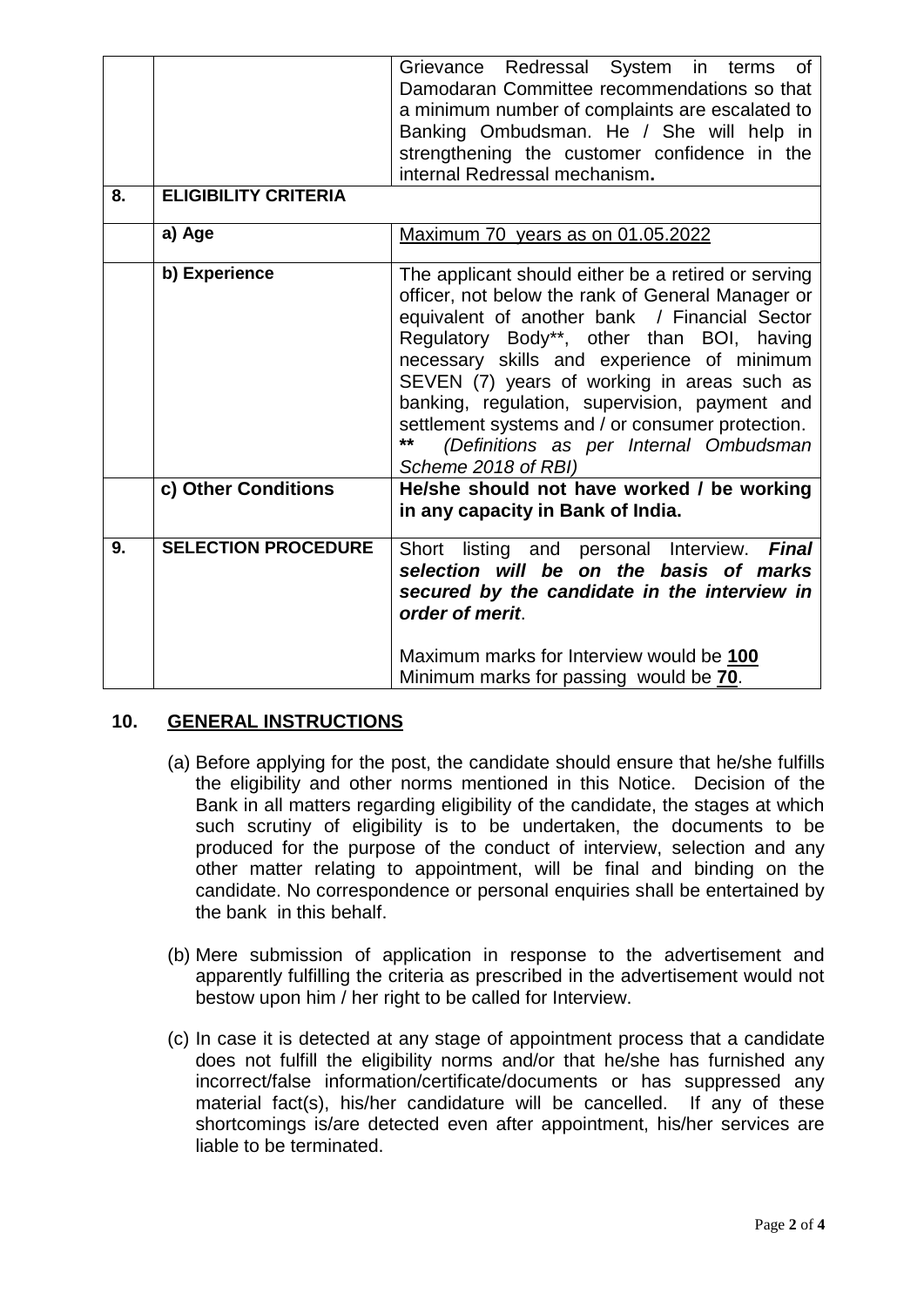- (d) The Bank reserves the right to alter, modify or change the eligibility criteria and / or any of the other terms and conditions spelt out in this advertisement, including criteria for passing/method and procedure for selection.
- (e) The Bank takes no responsibility for any delay in receipt or loss in postal transit of Application Form / Call Letter / Intimation.
- (f) The candidates should fill the details in application correctly, in particular Age / Qualification / Experience etc. which will have direct effect on selection / non-selection. Bank takes no responsibility for rejection / nonselection due to aforesaid error.
- (g) Photograph affixed on the application to be produced at the time of **Interview**, should be signed across by the candidate.
- (h) The candidates will have to appear for Interview at their own expense.
- (i) Candidates serving in Govt./Quasi Govt. offices, Public Sector Undertakings including Nationalised Banks and Financial Institutions are advised to submit "No Objection Certificate" from their employer at the time of Interview, failing which their candidature may not be considered.
- (j) Candidates should take required permission before applying from their previous employer and should produce the same at the time of interview.
- (k) Any resultant dispute arising out of this advertisement shall be subject to the sole jurisdiction of the Courts situated at Mumbai.
- (l) In case any dispute arises on account of interpretation in version other than English, English version will prevail.

## **11. HOW TO APPLY**

**Eligible candidates may submit applications in the prescribed format which is available on Bank's website** [www.bankofindia.co.in](http://www.bankofindia.co.in/) under "Career" section  $\rightarrow$  "Appointment of Internal Ombudsman on contract basis – Project 2022-23/01 (Notice 04.05.2022) Print Application Form**.** 

**Last date for receipt of application is 17.05.2022**. Incomplete applications / applications received after the last date will be rejected.The Bank reserves the right to reject applications of any or all the candidates without assigning any reason.

Applications must be typed in the prescribed format only. The physical printed copy of the application through Registered Post / Speed Post / Courier in a sealed envelope super-scribing "**Application for the post of Internal Ombudsman (IO) in Bank of India"** be submitted to :